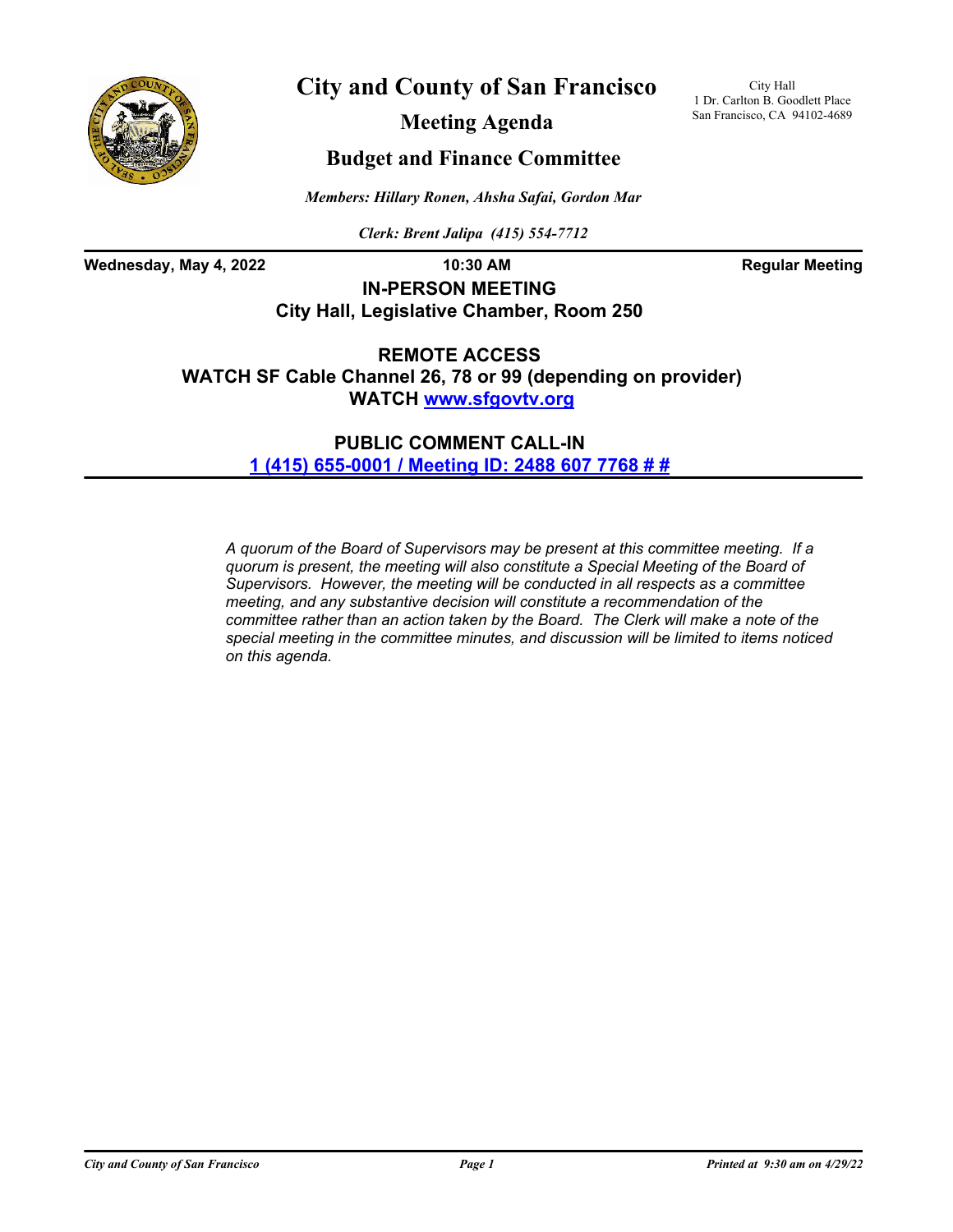## **Remote Access to Information and Participation**

*The Board of Supervisors and its committees will convene hybrid meetings that will allow in-person attendance, remote access, and public comment via teleconference. Visit the SFGovTV website at [\(www.sfgovtv.org\)](www.sfgovtv.org) to stream the live meetings and watch meetings on demand or watch live meetings on San Francisco Cable Channels 26, 78 or 99 (depending on your provider). Members of the public may provide public comment in-person at the above noticed location or remotely via teleconference (detailed instructions available at: [https://sfbos.org/remote-meeting-call\)](https://sfbos.org/remote-meeting-call). Individuals who wish to share documents during a hearing must provide them to the Clerk 48 hours in advance [\(brent.jalipa@sfgov.org\)](mailto:brent.jalipa@sfgov.org); equipment is not available to share hard copy documents received in-person.*

*Members of the public attending in-person may be required to wear masks or adhere to current orders, please visit [https://sfbos.org/in\\_person\\_meeting\\_guidelines](https://sfbos.org/in_person_meeting_guidelines) for the current guidelines.*

*Members of the public may also submit their comments by email to: [brent.jalipa@sfgov.org](mailto:brent.jalipa@sfgov.org); all comments received will be made a part of the official record. Regularly scheduled Budget and Finance Committee Meetings begin at 10:30 a.m. every Wednesday of each month. Committee agendas and their associated documents are available at [https://sfbos.org/committees.](https://sfbos.org/committees)*

*PUBLIC COMMENT CALL IN [1 \(415\) 655-0001 / Meeting ID: 2488 607 7768 # #](tel:+14156550001,,24886077768#,,#) (Press \*3 to enter the speaker line)*

*Please visit the Board's website [\(www.sfbos.org\)](www.sfbos.org) regularly to be updated on the current situation as it affects the legislative process. For more information contact the Clerk, Brent Jalipa, at (415) 554-7712 or [brent.jalipa@sfgov.org.](mailto:brent.jalipa@sfgov.org)*

# **ROLL CALL AND ANNOUNCEMENTS**

## **COMMUNICATIONS**

## **AGENDA CHANGES**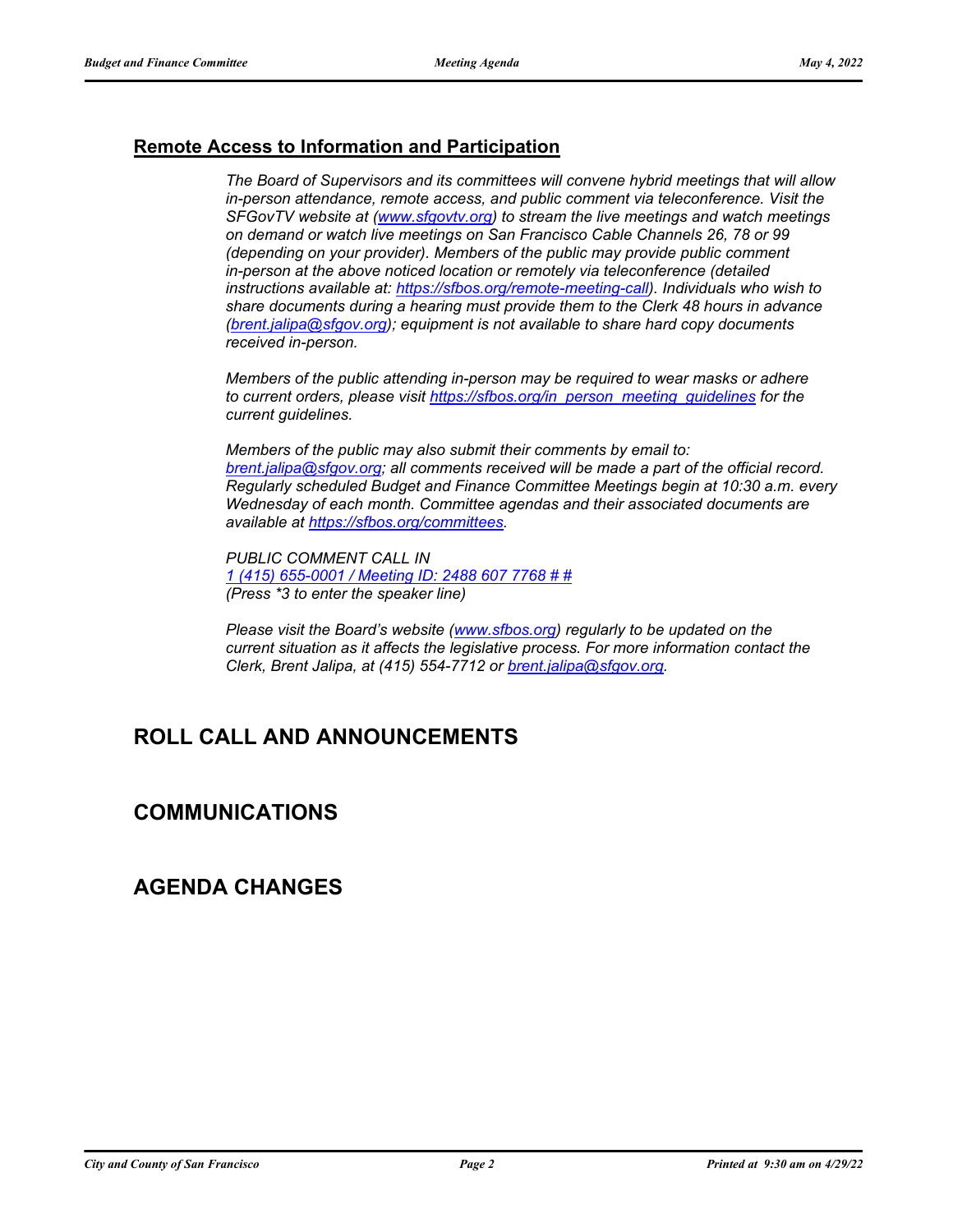# **REGULAR AGENDA**

#### **1. [220199](http://sfgov.legistar.com/gateway.aspx?m=l&id=38394) [Administrative, Police Codes - Ban on Gas-Powered Landscaping Equipment]**

#### **Sponsors: Melgar; Chan, Mar, Stefani, Haney, Ronen and Safai**

Ordinance amending the Administrative Code and Police Code to 1) prohibit the City from using gas-powered landscaping equipment to perform a City function starting January 1, 2024, with temporary waivers for City departments that document to the satisfaction of the Director of the Department of the Environment ("Department") the unavailability of needed technology to replace such equipment; 2) prohibit the City from contracting for the use of gas-powered landscaping equipment to perform a City function starting January 1, 2024, with waivers for City departments that document to the satisfaction of the Purchaser the necessity of such waiver; 3) prohibit the use of gas-powered landscaping equipment in the City starting January 1, 2026, except such equipment for which the Department determines replacement technology is unavailable, and penalize property owners and business owners and managers that violate that prohibition; 4) establish a buy-back and/or incentive program ("Buy-Back Program") to assist owners of such equipment in transitioning away from its use; 5) require that the Department conduct a public education campaign regarding the gas-powered landscaping equipment ban and the Buy-Back Program; 6) establish a fund to receive penalties collected for violation of the ban and other monies, to use for purchases of equipment for City departments to replace gas-powered landscaping equipment, for the Buy-Back Program, for safe disposal of gas-powered landscaping equipment, and/or to fund the Department's public education campaign; 7) designate the Department to administer and enforce the ordinance; and 8) require the Department to report to the Board of Supervisors by March 31 of each year on progress over the prior calendar year in enforcing the restrictions on gas-powered landscaping equipment, conducting the public education campaign, administering the Buy-Back Program, and using the monies in the fund.

#### (Fiscal Impact)

3/1/22; ASSIGNED UNDER 30 DAY RULE to the Rules Committee.

3/7/22; REFERRED TO DEPARTMENT.

3/17/22; TRANSFERRED to the Budget and Finance Committee.

4/27/22; CONTINUED AS AMENDED.

4/27/22; AMENDED, AN AMENDMENT OF THE WHOLE BEARING NEW TITLE.

#### **2. [220174](http://sfgov.legistar.com/gateway.aspx?m=l&id=38369) [Contract Amendment - W.W. Grainger, Inc. - Industrial Supplies - Not to Exceed \$12,100,000]**

Resolution authorizing the Office of Contract Administration to execute Amendment No. 3 to Contract 1000018631 between the City and County of San Francisco and W.W. Grainger, Inc., for the purchase of industrial supplies for City departments; and increasing the contract amount by \$2,200,000 for a total contract amount not to exceed \$12,100,000 with no change to the total term of July 15, 2020, through December 31, 2022. (Office of Contract Administration)

(Fiscal Impact)

2/14/22; RECEIVED FROM DEPARTMENT.

3/1/22; RECEIVED AND ASSIGNED to the Budget and Finance Committee.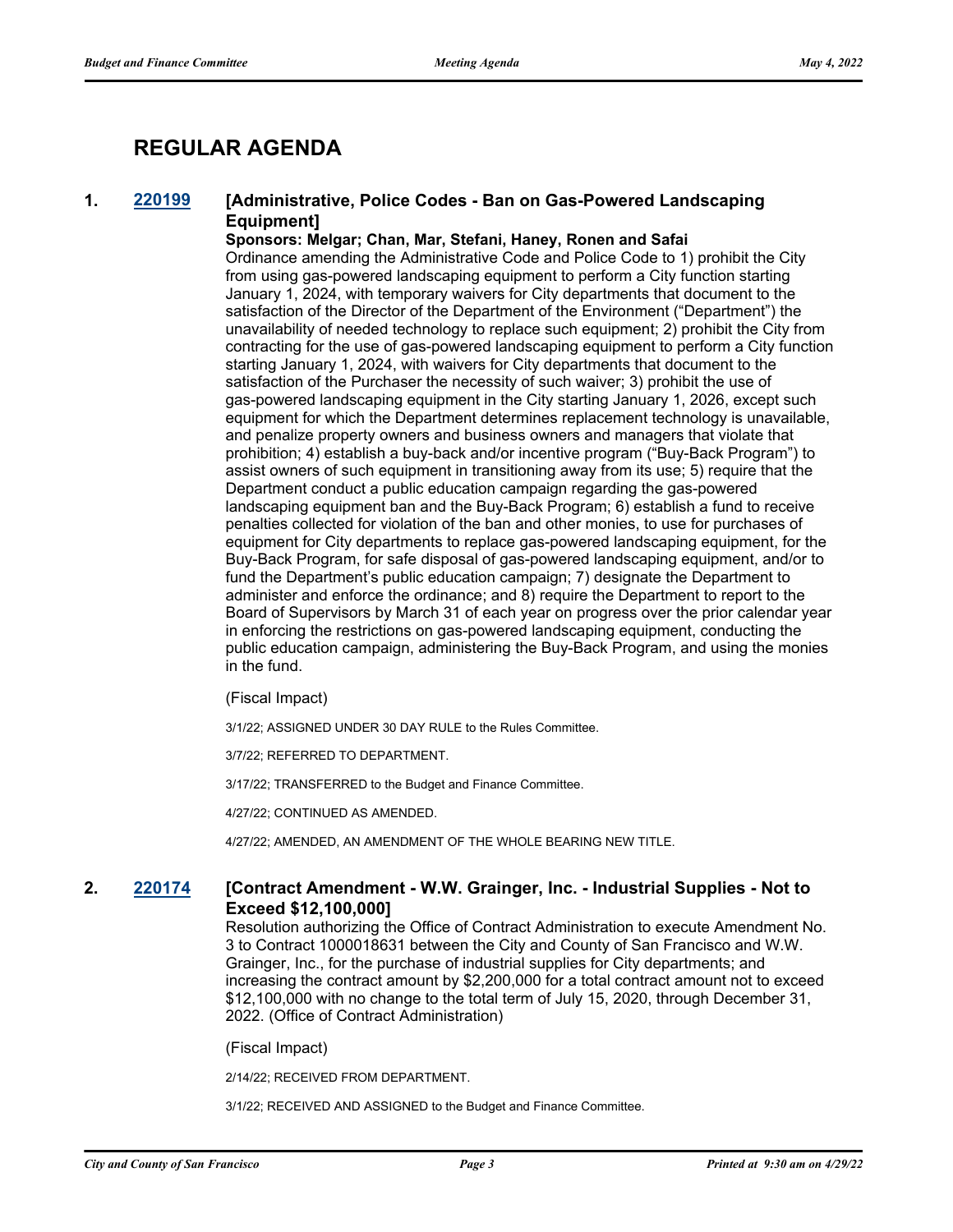#### **3. [220209](http://sfgov.legistar.com/gateway.aspx?m=l&id=38404) [Management and Operation Agreement Amendment - Retroactive - Friends of the Cable Car Museum - Cable Car Museum - Term Extension] Sponsor: Mayor**

Resolution retroactively approving the First Amendment to the Management and Operation Agreement between the Municipal Transportation Agency and Friends of the Cable Car Museum to exercise the first option to extend the term for five years from July 1, 2019, through June 30, 2024. (Municipal Transportation Agency)

3/1/22; RECEIVED AND ASSIGNED to the Budget and Finance Committee.

## **4. [220270](http://sfgov.legistar.com/gateway.aspx?m=l&id=38462) [Accept and Expend Grant - Metropolitan Transportation Commission - Federal Highway Administration - Southern Skyline Boulevard Ridge Trail Extension Project - \$1,000,000]**

#### **Sponsor: Mayor**

Resolution authorizing the San Francisco Public Utilities Commission (SFPUC) to accept and expend a grant in the amount of \$1,000,000 from the Metropolitan Transportation Commission, with funds from the Federal Highway Administration and reviewed by the California Department of Transportation for design and construction of the Southern Skyline Boulevard Ridge Trail Extension Project which would extend the Bay Area Ridge Trail south from State Route 92 to the Golden Gate National Recreation Area's Phleger Estate and improve educational and recreational access, parking, and restroom facilities on peninsula watershed land owned and maintained by the SFPUC in San Mateo County, for a term period of May 2022, through January 2024. (Public Utilities Commission)

(Fiscal Impact)

3/15/22; RECEIVED AND ASSIGNED to the Budget and Finance Committee.

#### **5. [220285](http://sfgov.legistar.com/gateway.aspx?m=l&id=38477) [Design Professional Services Agreement - Mark Cavagnero Associates - Water Enterprise City Distribution Division Facilities - 2000 Marin Street - \$27,800,000 - Grant of Exemption to Behested Payment Prohibition in Campaign and Governmental Conduct Code] Sponsor: Peskin**

Ordinance approving a Design Professional Services Agreement with Mark Cavagnero Associates for the new San Francisco Public Utilities Commission (SFPUC) Water Enterprise City Distribution Division facilities at 2000 Marin Street for a total cost not to exceed \$27,800,000 with a term of five years; exempting San Francisco officers and employees from the prohibition on behested payments in the Campaign and Governmental Conduct Code, for any involvement regarding the Social Impact Partnership (SIP) program obligations included in the Agreement; and authorizing the SFPUC to include its SIP program in the Agreement notwithstanding that prohibition.

(Fiscal Impact)

3/22/22; ASSIGNED UNDER 30 DAY RULE to the Budget and Finance Committee.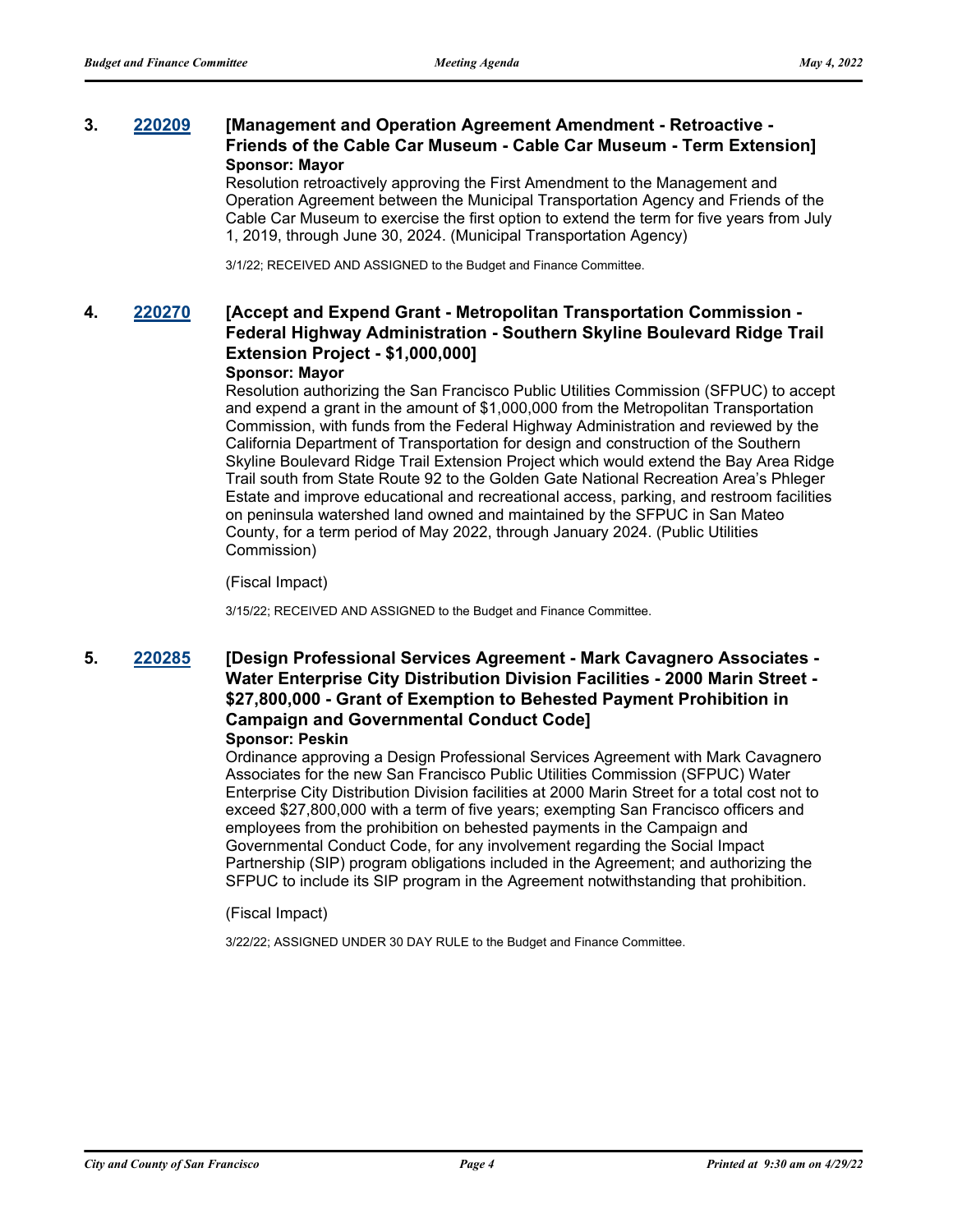#### **6. [220331](http://sfgov.legistar.com/gateway.aspx?m=l&id=38523) [Agreements - Long Duration Storage - Goal Line Battery Energy Storage System 1, LLC - CleanPowerSF - Not to Exceed \$60,000,000]**

Resolution authorizing the Public Utilities Commission to purchase long duration energy storage from Goal Line Battery Energy Storage System 1, LLC by 1) entering into the Buyer Liability Pass Through Agreement; 2) entering into the Goal Line Storage Project Participation Share Agreement; and 3) entering into the Goal Line Storage Coordinated Operations Agreement, all of which are agreements between California Community Power, CleanPowerSF, and five community choice aggregators to enable the City and County of San Francisco to purchase long duration energy storage to serve customers of CleanPowerSF with a not to exceed amount of \$60,000,000 for a fifteen-year term to commence upon commercial operation of the project; and making environmental findings under the California Environmental Quality Act. (Public Utilities Commission)

(Fiscal Impact)

4/1/22; RECEIVED FROM DEPARTMENT.

4/12/22; RECEIVED AND ASSIGNED to the Budget and Finance Committee.

## **7. [220431](http://sfgov.legistar.com/gateway.aspx?m=l&id=38623) [Ground Lease and Loan Agreement - 180 Jones Associates, L.P. - 180 Jones Street - 100% Affordable Housing - Ground Lease with Base Rent of \$15,000 - Loan Not to Exceed \$13,950,000]**

#### **Sponsors: Mayor; Haney**

Resolution 1) approving and authorizing the Director of Property and the Mayor's Office of Housing and Community Development ("MOHCD") to enter into a Ground Lease for real property owned by the City located at 180 Jones Street ("Property") with 180 Jones Associates, L.P. for a lease term of 75 years and one 24-year option to extend, with an annual base rent of \$15,000 ("Ground Lease") in order to construct a 100% affordable, 70-unit multifamily rental housing development affordable to low-income households, including 35 supportive housing units available for households experiencing homelessness, and one resident manager unit (the "Project"); 2) approving and authorizing a Loan Agreement in an amount not to exceed \$13,950,000 for a minimum loan term of 57 years ("Loan Agreement") to finance the development and construction of the Project; 3) adopting findings declaring that the Property is "exempt surplus land" pursuant to the California Surplus Lands Act; 4) determining that the less than market rent payable under the Ground Lease will serve a public purpose by providing affordable housing for low-income households in need, in accordance with Administrative Code, Section 23.3; 5) adopting findings that the Project and proposed transactions are consistent with the General Plan, and the eight priority policies of Planning Code, Section 101.1; 6) authorizing the Director of Property and/or the Director of MOHCD to execute the Ground Lease and the Loan Agreement, and make certain modifications to such agreements, as defined herein, and take certain actions in furtherance of this Resolution, as defined herein; and 7) to authorize the Director of Property and/or Director of MOHCD to enter into any additions, amendments, or other modifications to the Ground Lease and the Loan Agreement that do not materially increase the obligations or liabilities to the City and are necessary to effectuate the purposes of the Ground Lease and the Loan Agreement or this Resolution.

(Fiscal Impact)

4/19/22; RECEIVED AND ASSIGNED to the Budget and Finance Committee.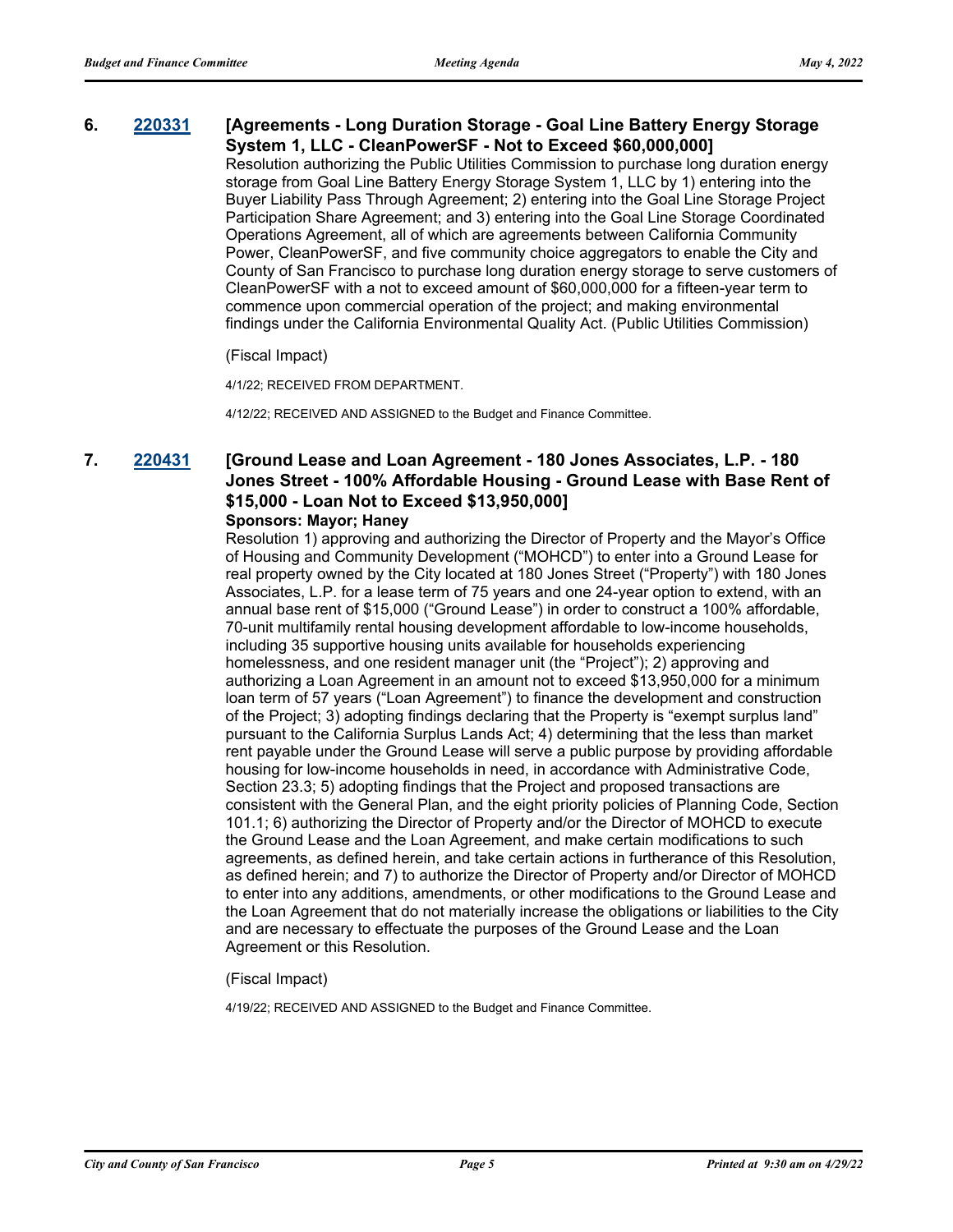#### **8. [220265](http://sfgov.legistar.com/gateway.aspx?m=l&id=38457) [Accept and Expend Grant - Retroactive - Stupski Foundation - San Francisco General Hospital Foundation - Zuckerberg San Francisco General Serious Illness Care Program - \$248,924] Sponsor: Mayor**

Resolution retroactively authorizing the Department of Public Health to accept and expend a grant in the amount of \$248,924 from the Stupski Foundation through the San Francisco General Hospital Foundation for participation in a program, entitled "Zuckerberg San Francisco General Serious Illness Care Program," for the period of September 1, 2021, through August 31, 2022. (Public Health Department)

3/15/22; RECEIVED AND ASSIGNED to the Budget and Finance Committee.

## **9. [220266](http://sfgov.legistar.com/gateway.aspx?m=l&id=38458) [Accept and Expend Grant - Retroactive - Centers for Disease Control and Prevention - DP21-2111 Closing the Gap with Social Determinants of Health Accelerator Plans - \$125,000]**

#### **Sponsor: Mayor**

Resolution retroactively authorizing the Department of Public Health to accept and expend a grant in the amount of \$125,000 from the Centers for Disease Control and Prevention for participation in a program, entitled "DP21-2111 Closing the Gap with Social Determinants of Health Accelerator Plans," for the period of September 30, 2021, through September 29, 2022. (Public Health Department)

3/15/22; RECEIVED AND ASSIGNED to the Budget and Finance Committee.

#### **10. [220271](http://sfgov.legistar.com/gateway.aspx?m=l&id=38463) [Accept and Expend Grant - Retroactive - Alliance and Safety Justice - San Francisco General Hospital Foundation - Trauma Recovery Center - National Learning Collaborative for Trauma Recovery Centers (TRC's) - \$135,000]**

#### **Sponsors: Mayor; Mandelman**

Resolution retroactively authorizing the Department of Public Health to accept and expend a grant from the Alliance and Safety Justice through the San Francisco General Hospital Foundation for participation in a program, entitled "Trauma Recovery Center - National Learning Collaborative for Trauma Recovery Centers (TRC's)," in the amount of \$135,000 for the period of October 1, 2021, through September 30, 2022. (Public Health Department)

3/15/22; RECEIVED AND ASSIGNED to the Budget and Finance Committee.

### **11. [220392](http://sfgov.legistar.com/gateway.aspx?m=l&id=38584) [Administrative Code - Short-Term Contract Extensions and Amendments to Modify Scope and Compensation]**

#### **Sponsors: Mayor; Mandelman, Melgar, Ronen and Safai**

Ordinance amending the Administrative Code to authorize short-term extensions for construction contracts, goods and services contracts, and grants to mitigate staffing shortages, and to authorize amendments to modify scope and compensation for goods and services contracts to mitigate supply shortages.

4/12/22; ASSIGNED to the Budget and Finance Committee.

4/18/22; REFERRED TO DEPARTMENT.

## **ADJOURNMENT**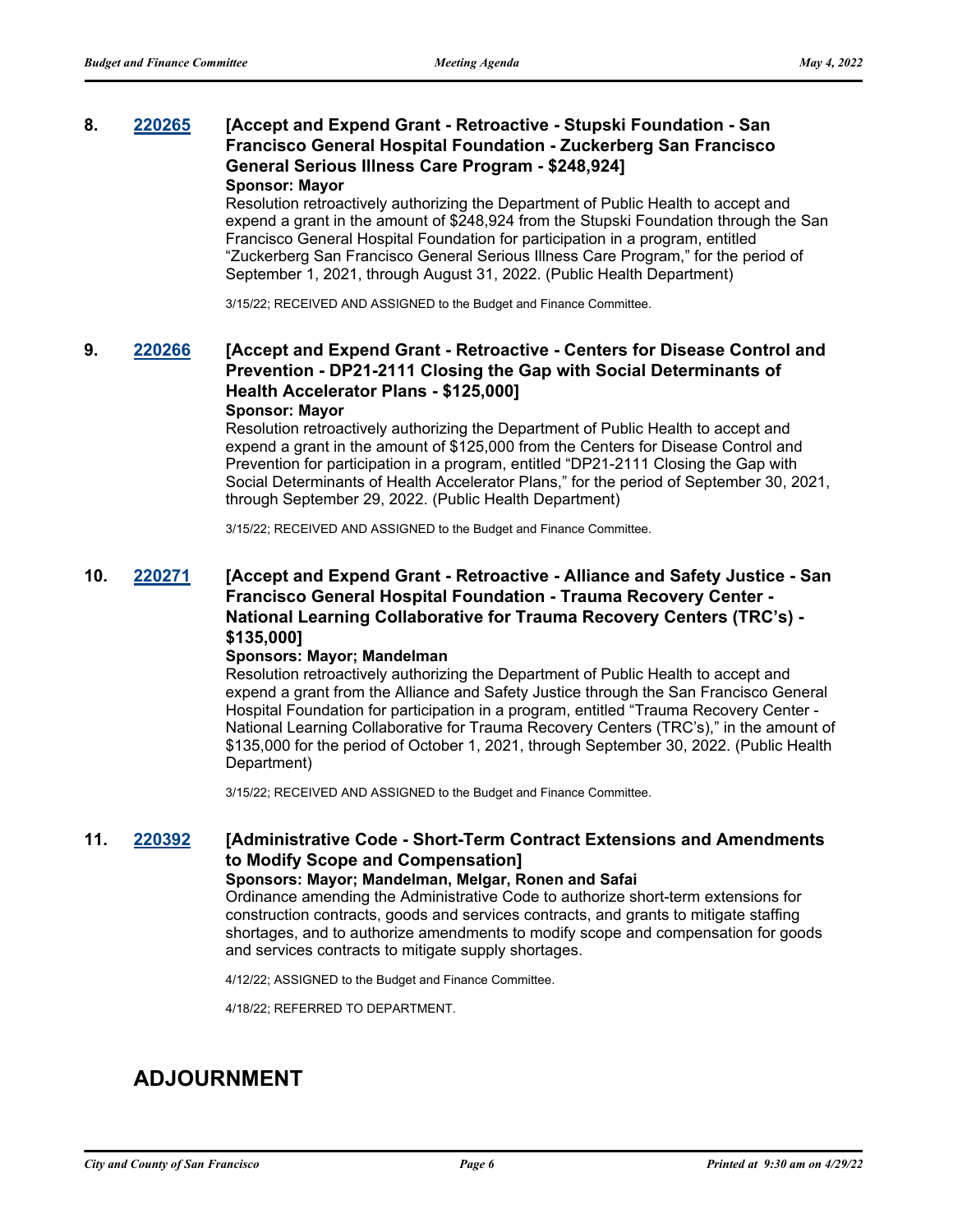# **LEGISLATION UNDER THE 30-DAY RULE**

*NOTE: The following legislation will not be considered at this meeting. Board Rule 3.22 provides that when an Ordinance or Resolution is introduced which would CREATE OR REVISE MAJOR CITY POLICY, the Committee to which the legislation is assigned shall not consider the legislation until at least thirty days after the date of introduction. The provisions of this rule shall not apply to the routine operations of the departments of the City or when a legal time limit controls the hearing timing. In general, the rule shall not apply to hearings to consider subject matter when no legislation has been presented, nor shall the rule apply to resolutions which simply URGE action to be taken.*

*(There is no legislation pending under the 30-Day Rule.)*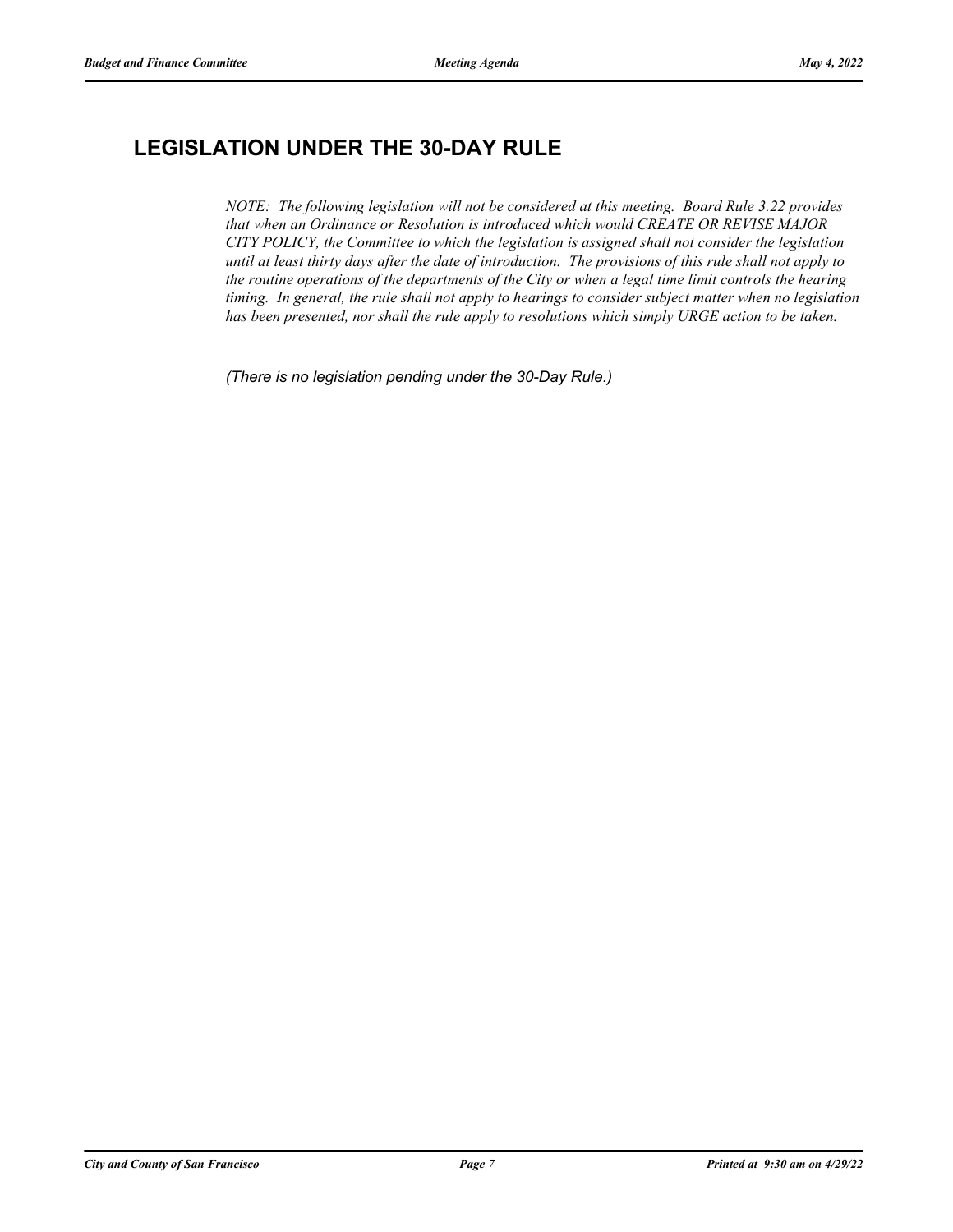#### **Agenda Item Information**

Each item on the Consent or Regular agenda may include the following documents:

1) Legislation

2) Budget and Legislative Analyst report

3) Department or Agency cover letter and/or report

4) Public correspondence

These items are available for review at City Hall, 1 Dr. Carlton B. Goodlett Place, Room 244, Reception Desk or at https://sfbos.org/legislative-research-center-lrc.

#### **Meeting Procedures**

The Board of Supervisors is the legislative body of the City and County of San Francisco. The Board has several standing committees where legislation is the subject of hearings at which members of the public are urged to testify. The full Board does not hold a second public hearing on measures which have been heard in committee.

Board procedures do not permit: 1) persons in the audience to vocally express support or opposition to statements by Supervisors or by other persons testifying; 2) ringing and use of cell phones, pagers, and similar sound-producing electronic devices; 3) bringing in or displaying signs in the meeting room; and 4) standing in the meeting room. Each member of the public will be allotted the same maximum number of minutes to speak as set by the President or Chair at the beginning of each item or public comment, excluding City representatives; except that public speakers using interpretation assistance will be allowed to testify for twice the amount of the public testimony time limit. If simultaneous interpretation services are used, speakers will be governed by the public testimony time limit applied to speakers not requesting interpretation assistance. Members of the public who want a document displayed should provide in advance of the meeting to the Clerk of the Board (bos.legislation@sfgov.org), clearly state such during testimony, and subsequently request the document be removed when they want the screen to return to live coverage of the meeting. Hard copy documents may no be shared during in-person meetings.

IMPORTANT INFORMATION: The public is encouraged to testify at Committee meetings. Persons unable to attend the meeting may submit to the City, by the time the proceedings begin, written comments regarding the agenda items. These comments will be made a part of the official public record and shall be brought to the attention of the Board of Supervisors. Written communications expected to be made a part of the official file should be submitted to the Clerk of the Board or Clerk of a Committee: 1 Dr. Carlton B. Goodlett Place, Room 244, San Francisco, CA 94102. Communications which are not received prior to the hearing may be delivered to the Clerk of the Board or Clerk of the Committee and will be shared with the Members.

COPYRIGHT: All system content that is broadcasted live during public proceedings is secured by High-bandwidth Digital Content Protection (HDCP), which prevents copyrighted or encrypted content from being displayed or transmitted through unauthorized devices. Members of the public who wish to utilize chamber digital, audio and visual technology may not display copyrighted or encrypted content during public proceedings.

AGENDA PACKET: Available on the internet at https://www.sfbos.org/meetings. Meetings are cablecast on SFGovTV, the Government Channel, at www.sfgovtv.org or Cable Channels 26, 78 or 99 (depending on your provider). For USB copies call (415) 554-4188.

LANGUAGE INTERPRETERS: Language services are available in Spanish, Chinese and Filipino at all regular and special Board and Committee meetings if made at least 48 hours in advance of the meeting to help ensure availability. For more information or to request services: Contact Wilson Ng or Arthur Khoo at (415) 554-5184.

傳譯服務: 所有常規及特別市參事會會議和常務委員會會議將提供西班牙文, 中文以及菲律賓文的傳譯服務, 但必須 在會議前最少48小時作出請求, 以確保能獲取到傳譯服務. 將因應請求提供交替傳譯服務, 以便公眾向有關政府機構 發表意見. 如需更多資訊或請求有關服務, 請致電(415) 554-5184聯絡我們.

AVISO EN ESPAÑOL: Los servicios de idiomas están disponibles en español, chino, y filipino en todas las reunions regulares y reuniones especiales de la Junta, de los Comités, si se solicita por lo menos 48 horas antes de la reunión para ayudar a garantizar su disponibilidad. Para más información o solicitar servicios, por favor contactar a (415) 554-5184.

PAUNAWA: Mayroong serbisyong pang-wika sa Espanyol, Tsino at Pilipino para sa lahat ng mga regular at espesyal na pagpupulong ng Board, at Komite ng Board. Sa kasalukuyan, mayroong serbisyo sa wikang Pilipino na maaaring hilingin, 48